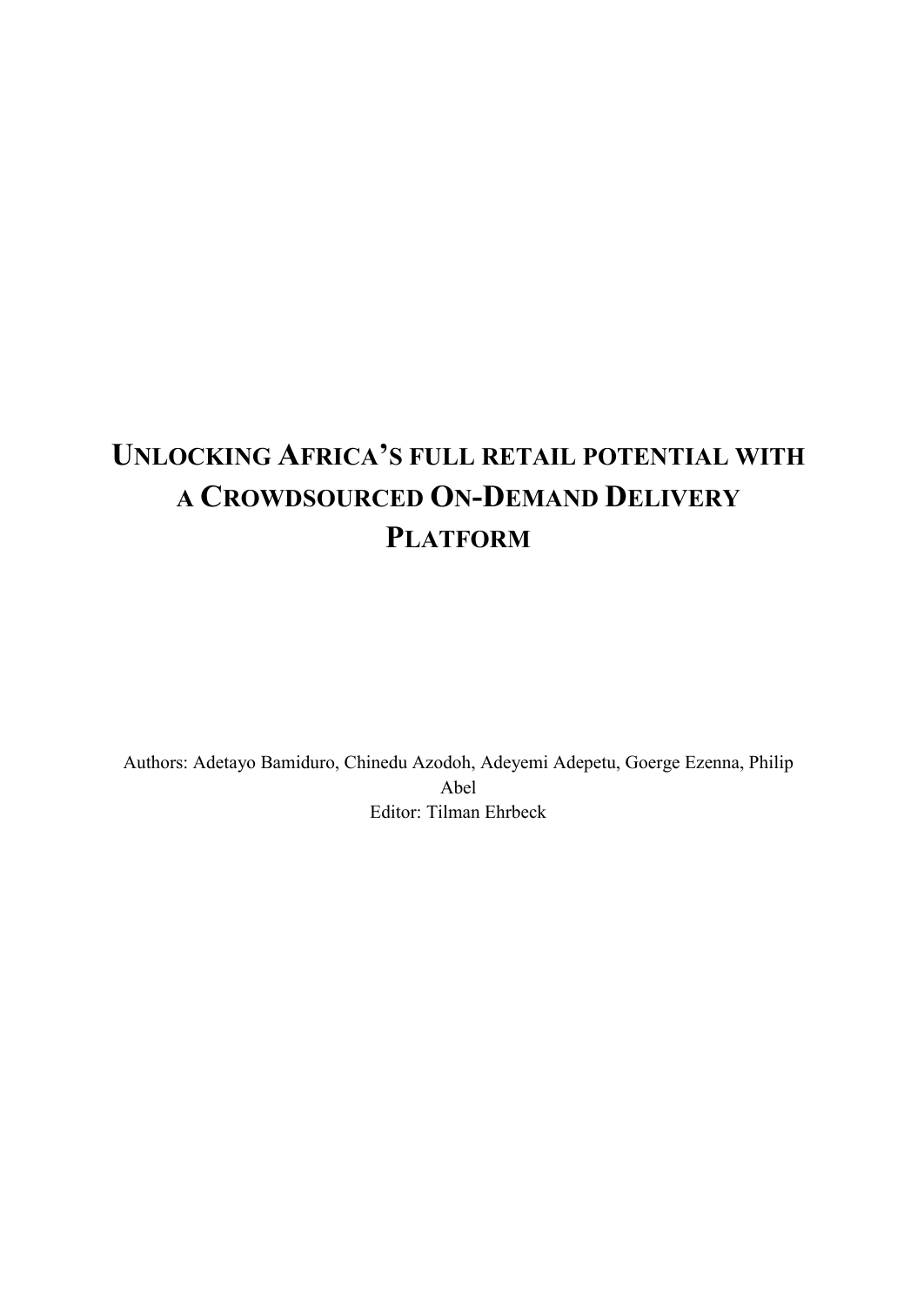# **Contents**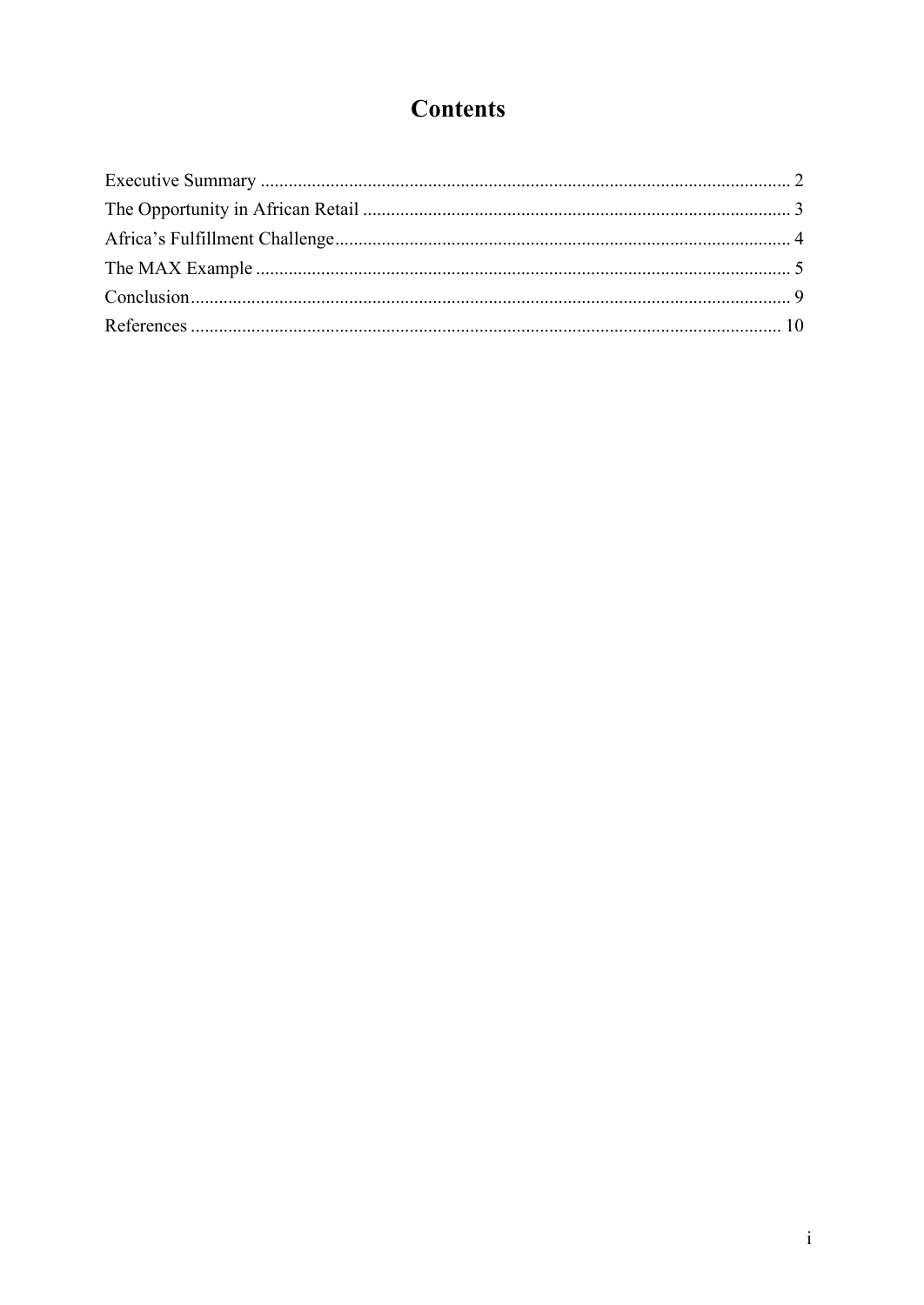#### **Executive Summary**

The twenty first century has seen a new Africa emerge, where the predominant theme is no longer war or drought, but a promising future in business, trade, governance and economic development. Africa is seeing the fastest regional growth rate today of up to 4.5% and this has been made possible by increased diversification, higher productivity and more efficient deployment of capital (Robinson, 2011). The expansion of the middle class coupled with better leadership and governance has enabled the Retail sector to see rapid growth. Africa has seen a windfall of foreign direct investment in recent years and this is proof that Africa is indeed ready for business, thanks to reforms that are being introduced by governments across the continent.

It is important to note that a good number of these reforms are targeted at the retail sector as this is the number 1 employer of labour in most African states (Faloye, 2014). An analysis of Nigeria's economy would reveal that its retail sector is growing rapidly (Chiejina and Olamide, 2014). A closer look at the entire retail industry shows that online retail provides more opportunity than offline retail because of its vast audience and its ability to scale.

This paper looks at Africa and zooms in on Nigeria's rapidly expanding retail sector and how it is creating opportunities in logistics and fulfilment. Additionally, this paper evaluates MAX.ng and shows how the Internet offers Africa an opportunity to achieve inclusive growth by building technology based marketplaces that aggregate resources and level the playing field for participants across several value chains.

Africa's inefficient and highly fragmented supply-chain and logistics industry remains one of its most critical development constraints. From healthcare to commerce, the debilitating effect of deplorable last-mile logistics is felt by millions. For example, Lagos – a city with over 20m residents and twice the population density of New York City is jam-packed with 224 vehicles per square kilometer compared to an average of 15 for the rest of Nigeria. This has led to severe traffic jams and the proliferation of motorcycles.

There are now about 60 cities across Africa that have more than 1 million residents. Lagos, Cairo, Johannesburg and Kinshasa have already exceeded the 10 million mark. By 2020, 50% of Africa's 1billion people would be living in cities. Unfortunately, the pace of development in urban-planning and transportation has not kept up with Africa's ongoing population explosion. This challenge needs to be addressed if Africa will unlock its full retail potential in the new golden age of technology.

MAX, a Social Impact venture in Africa's urban logistics space is using crowdsourcing, mobile apps, electronic maps and routing algorithms to build a transparent and high-performance logistics platform that provides on-demand fulfilment to businesses and consumers. MAX's goal is to organize Africa's historically fragmented urban logistics industry into an accessible, high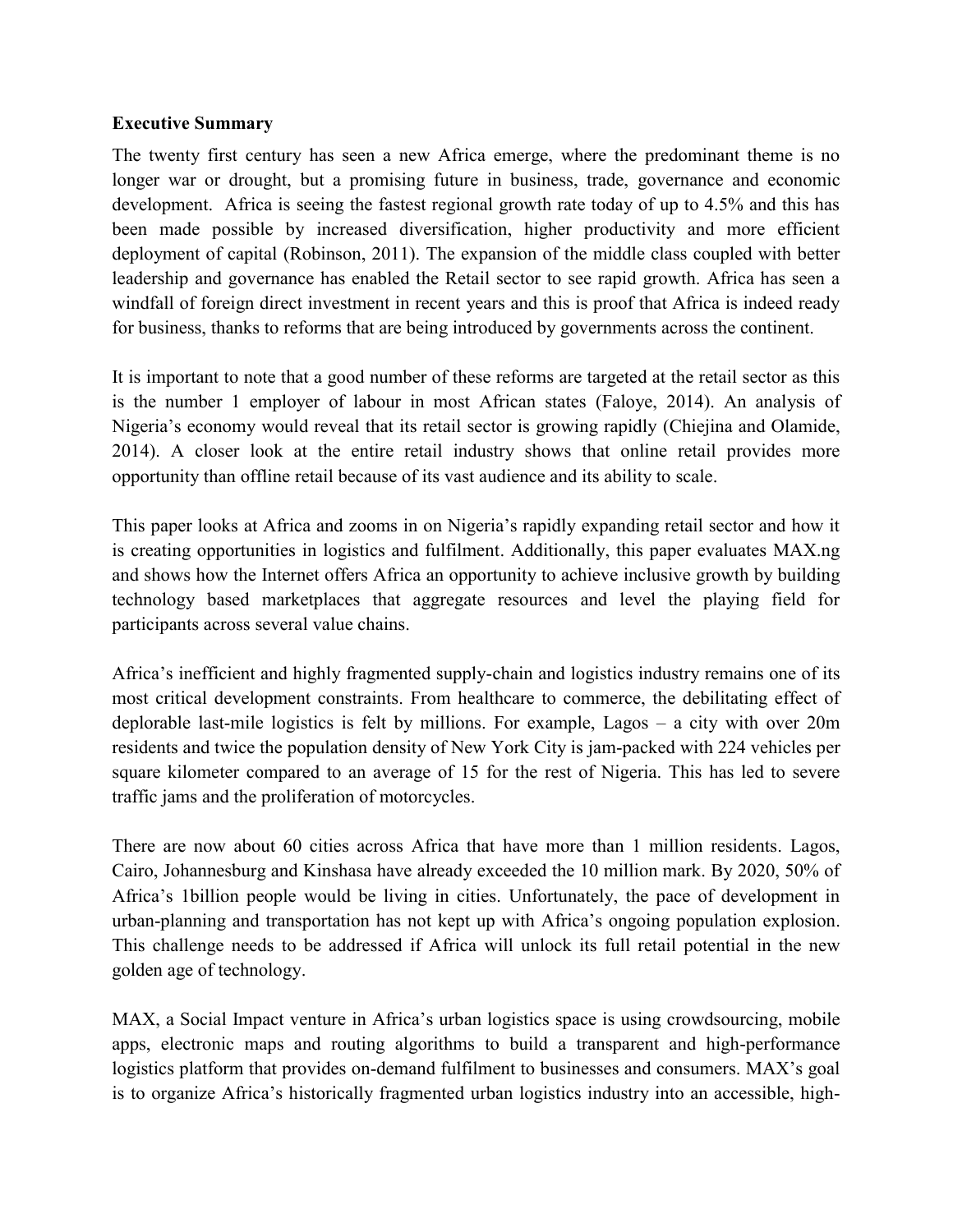performance and user-friendly platform. The MAX platform is focused on providing fast, reliable and transparent movement of goods within cities.

The purpose of this Paper is to demonstrate how technology can be harnessed to transform Urban Logistics in developing countries and provide such societies a unique opportunity to achieve inclusive economic growth without excessive affirmative action.

The ongoing experience of MAX.ng in Nigeria is proof that technology can be used to achieve high performance improvements in urban logistics by leveraging existing infrastructure, rather than building new ones.

#### **The Opportunity in African Retail**

Online retail has grown at 25% year on year in Africa over the past few years and consumers are spending more money through online platforms (Adeyeye, 2008). Android phones and mobile devices are the dominant channels for online purchases and they account for up to 80% of eCommerce transactions in Africa.



*The growth opportunity in Africa's eCommerce and fulfillment industry (Nigerian Bureau of Statistics, 2012)*

The number of internet connections and tech savvy individuals has also risen steadily and the huge categories of products that are available on African marketplaces today has made eCommerce very appealing to consumers. Mobile technology proliferation has also led to the blossoming of online businesses (Ajayi et al, 2008) and the increase in penetration of smartphones has led to the upsurge of mobile Commerce in Nigeria (Molla and Heeks, 2007).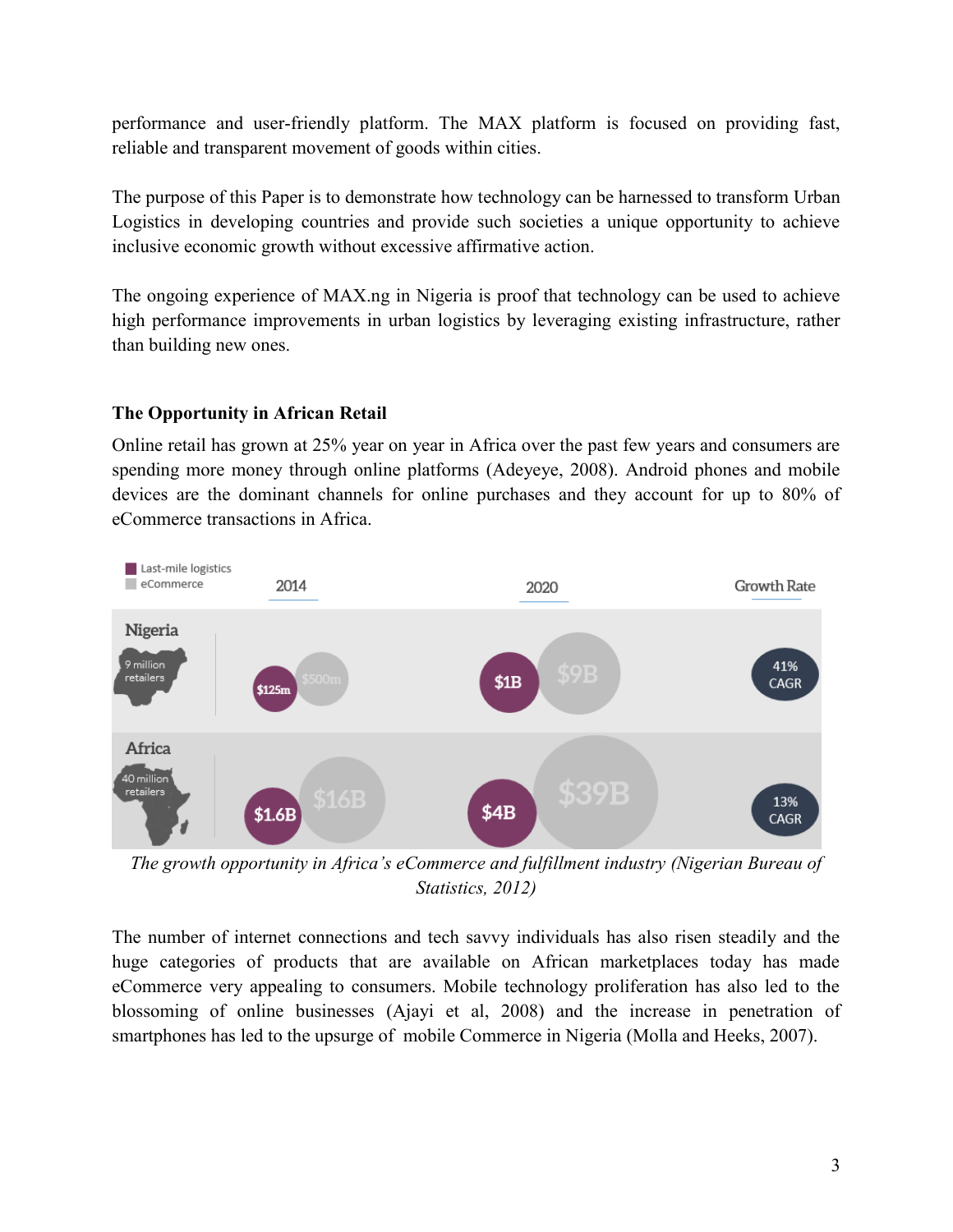Online retail platforms are proving to be a powerful and preferred medium for both merchants and consumers. A large number of items are being purchased online today and these include items such as computers, phones, tablets and cameras. In addition, retail fashion in Nigeria has grown and more people are willing and able to buy clothes, footwear, jewellery and accessories online.

Konga.com is an example of a renowned online marketplace in Nigeria that enables users order products and services from a network of over 15,000 local merchants, and have these products delivered to the doorstep of the consumer. The ongoing success-story of Konga is an indicator of how eCommerce and fulfilment is unlocking vast opportunities for small merchants on the continent.

According to a 2014 McKinsey report on Nigeria, retail is a key driver of Nigeria's economic growth and retail currently accounts for up to 20% of national GDP. Economist forecast Nigeria's economy will continue to grow at up to 6% annually over the next few years, so there is optimism that the retail trend will continue to grow.

The high population of young adults in Nigeria makes this growth expectation more compelling. Currently, there are at least 9 million entrepreneurial ventures that exist within the retail sector and about 30 million people are gainfully employed by this sector (SMEDAN, 2012). Without a doubt, Nigeria is capable of living up to the potential of its economy but there's a lot that has to be done to make this growth sustainable and inclusive. A focus on inclusive strategies is critical to reducing extreme poverty, reducing inequality and engendering peace.

#### **Africa's Fulfillment Challenge**

The online retail industry in Sub-Saharan Africa has demonstrated strong potential over the past 3 years with a minimum 25% year-on-year growth. This is faster than any other region in the world and recent investor activity is testament to this. Rocket Internet, MTN, Milicom, Naspers, Kinnevik and Helios are few of many VC and PE funds that are making multi-million dollar investments in African online retail platforms today.

However, there are still huge challenges facing the growth of online commerce in Africa. These challenges revolve mainly around payments and last-mile logistics. To begin with, at least 80% of e-commerce transactions in Nigeria are cash on delivery (Faloye, 2014). One reason behind this is that people do not trust electronic channels such as Debit/Credit Cards and e-Wallets. This situation is also made worse by the ever failing Point of Sale or POS systems which mostly run outdated GPRS technology. Issues such as phishing and online fraud have only made the situation worse.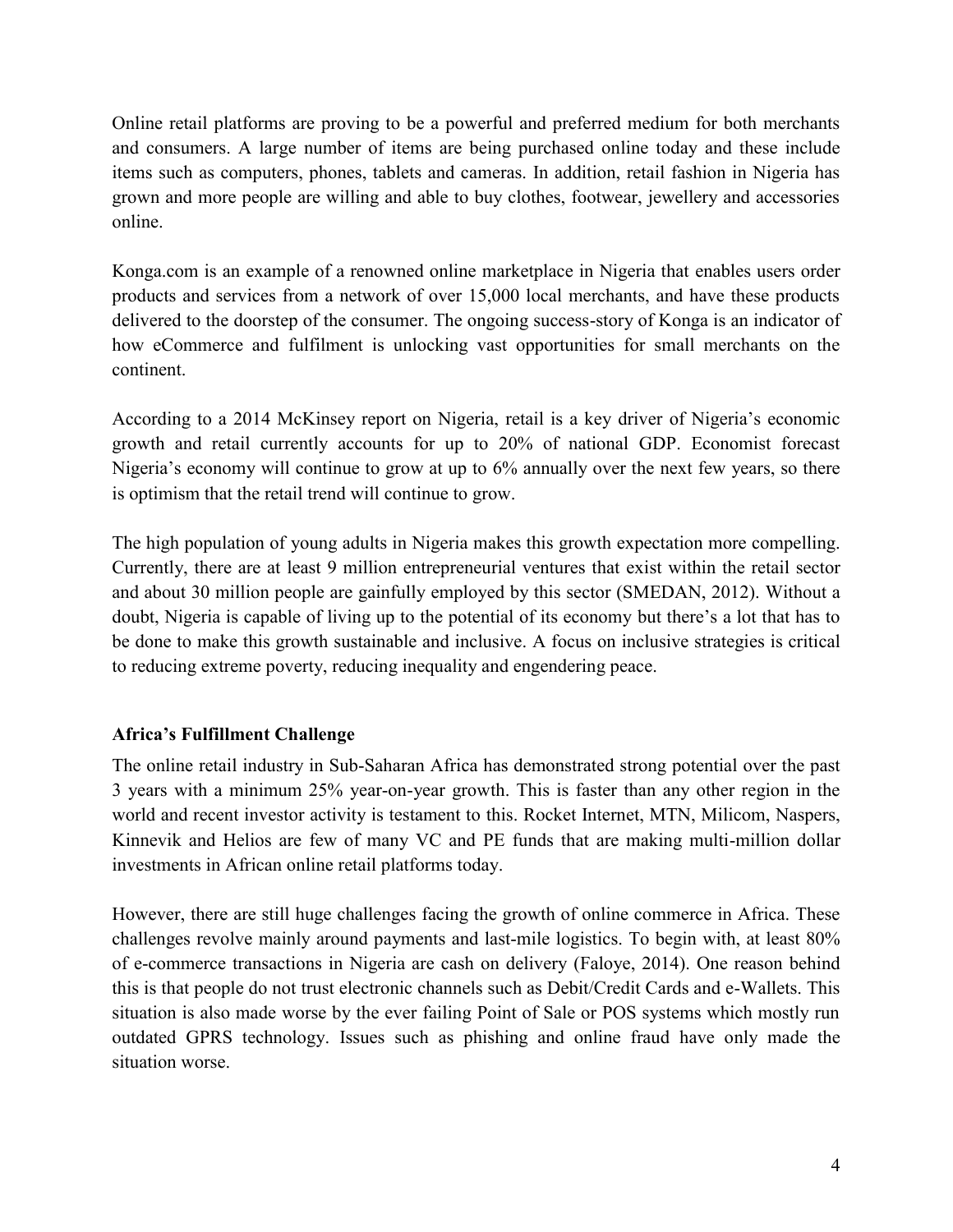While payment represents a challenge, logistics is worse as there has been little to no innovation in the space for decades. For example, the city of Lagos suffers from persistent traffic jams which makes it hard to deliver goods to consumers on time, and in good condition. The issue of traffic is made worse by weak infrastructure and poor road networks. There are also restrictive regulatory policies that have been imposed by regional governments. A persistent trend of motorcycle related incidents forced the Lagos State Government to introduce laws that disenfranchised motorcycle operators in 2012. This forced over 46,000 commercial motorcyclists into poverty.

In order to solve problem of logistics, local businesses have acquired a private fleet of motorcycles to do their deliveries (Faloye, 2014). However, many of the drivers who are employed to make deliveries are paid as little as three dollars a day. This means they are poorly motivated to work and hence end up making frequent late and failed deliveries (Chiejina and Olamide, 2014). Today, about 10% of all local deliveries fail, forcing customers to request refunds and businesses to experience higher operating costs. Therefore, these local businesses cannot be blamed for increasing product prices since logistics represents a huge cost element to them. As many of these businesses operate thin margins, they are forced to pass on these costs to the consumer, which then makes them less competitive and encourages local consumers to turn to international eCommerce platforms such as AliExpress.com. This obviously is bad for the local economy.

#### **The MAX Example**

MAX is an on-demand hyper-local delivery platform that serves the last-mile fulfilment needs of consumers and businesses in Urban Africa. MAX leverages Real-time Dispatch Technology, Crowdsourced Address Data and a network of Motorcycle Delivery Champions to fulfil delivery requests at the click of a button. MAX solves Africa's last-mile challenge by motivating Delivery Drivers with performance-based incentives and using mobile technology to enable high-speed pick-up and delivery.

Unlike FEDEX or UPS, MAX does not operate an asset-heavy model. Rather, MAX curates, trains and commissions Delivery Drivers from a pool of under-employed motorcyclists. MAX leverages its proprietary technology platform to connect authorized Delivery Drivers with businesses and consumers that need delivery support in real-time.

The MAX platform uses secure mobile communications, location services, route optimization and electronic payments.

MAX [\(www.max.ng\)](http://www.max.ng/) launched in August 2015 in Lagos - a city with about 500 thousand retailers and 20 million consumers. MAX has secured logistics contracts with more than 4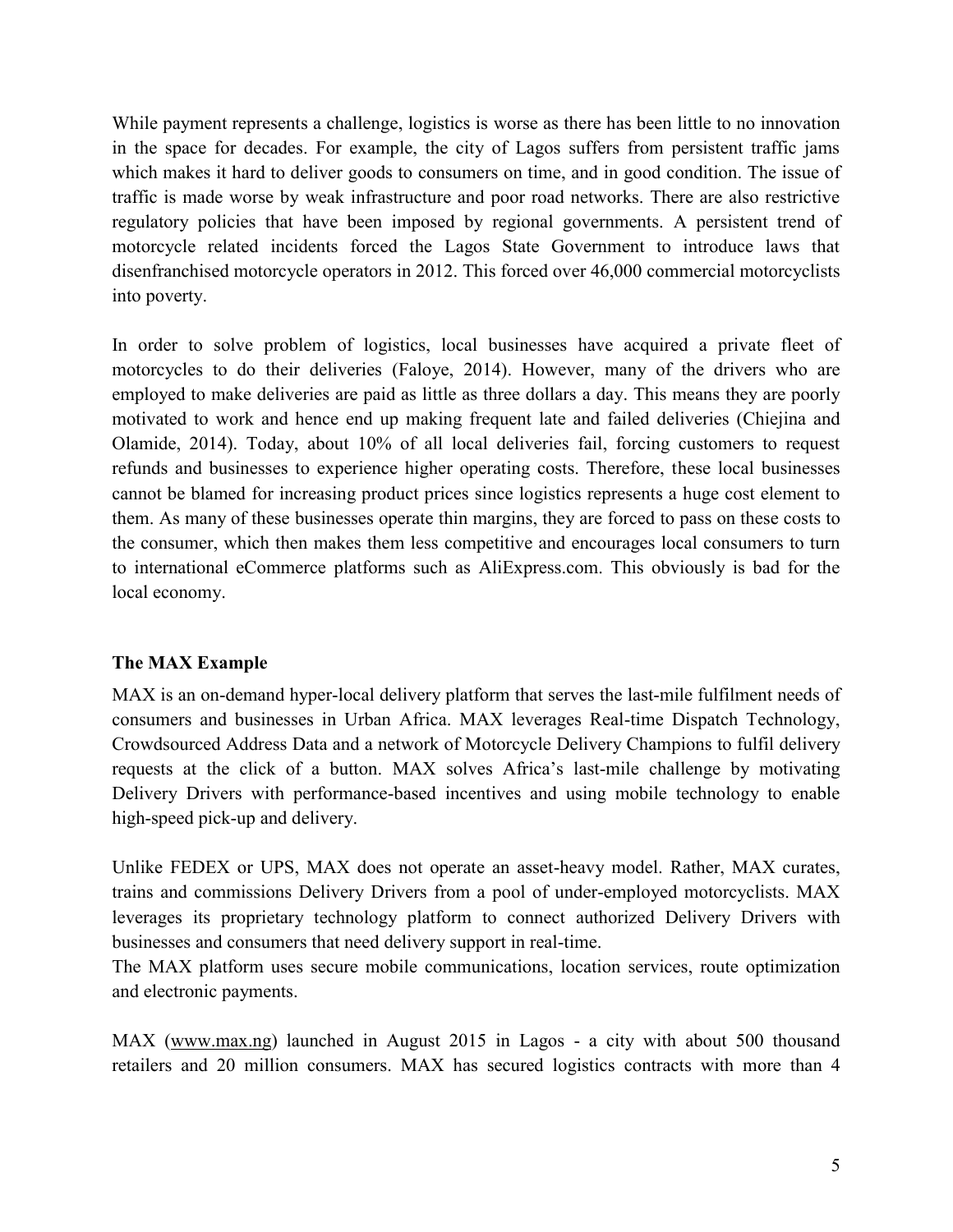eCommerce clients and MAX currently provides last-mile fulfilment to a range of merchants and individuals.

### **Case Study of Lagos, Nigeria**

- 20m Nigerians living on  $1000 \text{ km}^2$
- 15x vehicle congestion average
- 600,000 people added every year
- Regional GDP of \$100B
- Over 100,000 motorcyclists



## **The Challenge Faced by Motorcycle Operators in Lagos** 56% of motorcycle operators are aged 18 to 25 Meet 100% are immigrants Sunny 46,000 disenfranchised in Lagos 50% earn \$3.14 a day Each supports an average of 4 dependents

*A motorcyclist in Lagos, Nigeria*

### **MAX's Impact Goals**

MAX creates opportunities for small businesses, unemployed youth, women and motorcyclists.

- **a. Unemployed Youth**: About 50% of MAX's Delivery Champions are below the age of 30.
- **b. Small Businesses**: MAX aims to support 26,000 local businesses in 2 years.
- **c. Women Empowerment**: MAX provides a delivery platform to enable stay-at-home wives prepare and sell home-cooked food to busy professionals in cities.
- **d. Environment**: MAX leverages batched motorcycle-deliveries to cut back on the number of automobile trips. This helps to decongest cities and reduce carbon emissions.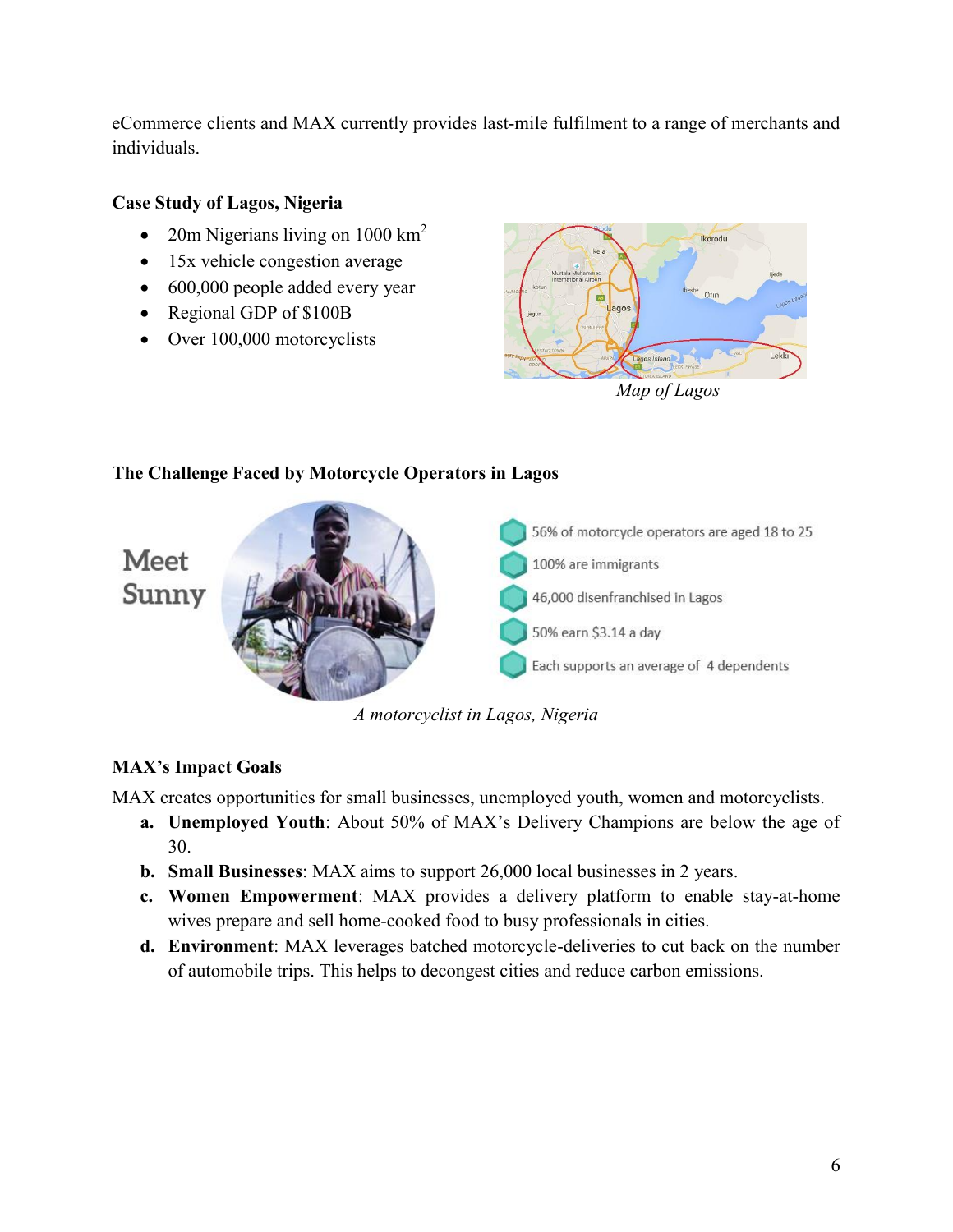# **MAX crowdsources motorcyclists and matches them with fulfilment requests from local merchants and consumers in realtime**

#### **How MAX Works**



*A diagram showing how MAX fulfils an order placed online by a customer.*

### **M MAX**

When a consumer (recipient) orders a product from a merchant (sender), the merchant initiates a delivery request via the MAX Website/App. MAX receives the request and immediately dispatches the closest MAX Delivery Champion (MDC) to fulfill the request. The MDC then contacts the sender and recipient to validate the request before setting off. After the MDC completes the delivery, MAX captures feedback on the delivery from both sender and receiver. MAX then uses this feedback to optimize the delivery process.

#### **MAX's Development Plan**

#### **Early Stage Growth**

MAX has secured pilot agreements with leading eCommerce platforms and will accelerate growth through aggressive incentive based strategies such as customer referral programs, promotional campaigns, social media marketing and co-branding with leading brands.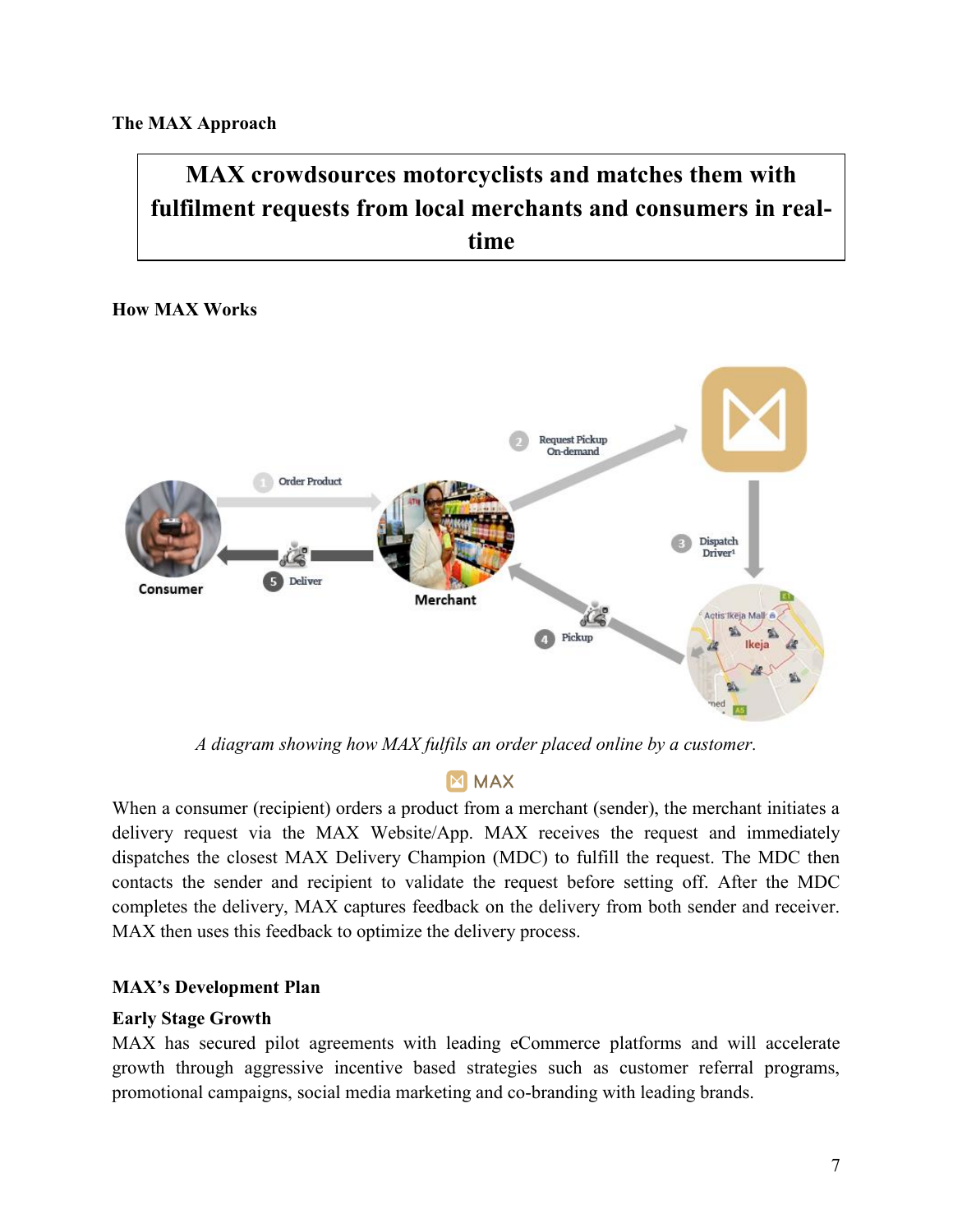#### **Talent Development**

MAX will institute a strong mentoring program to attract the talented young graduates and prepare them to take leadership roles as MAX expands across Africa. MAX will launch a rolling internship program that identifies and accepts the most enterprising college students in private and public colleges. MAX has also established relationships with international recruitment firms that facilitate recruitment of experienced African professionals seeking opportunities on the continent.

#### **Response to Competition**

MAX is the first-mover with a crowdsourced on-demand approach to hyper-local fulfilment in a challenging African market. Traditional couriers such as UPS and FedEx may attempt to mimic MAX but they would have to make costly architectural and business model changes to compete.

MAX anticipates response from VC funded logistics startups such as UBER. UBER's model is not suited for high-speed/low-cost urban transportation in Africa. In addition, UBER replicates its business model globally, so it will take significant localization to become a serious threat to MAX. MAX will provide localization, powerful user experience, value-added services, in-app payment and value added services to create a compelling offering.

#### **Motorcycle Delivery Champions**

MAX will hire smart and agile motorcyclist who would be required to pass through a robust screening and induction program. Training and development will be a key aspect of our Delivery Network expansion plan. MAX will provide attractive commissions to drive performance and maintain loyalty. Non-compliance would be promptly detected and addressed.

#### **Value Proposition**

MAX has articulated value-adding initiatives and product features it would offer to its customers and stakeholders in order to ensure success over the long term.

| <b>DELIVERY</b> | <b>MERCHANTS</b>  | <b>CONSUMERS</b> | <b>CORPORATES</b> | <b>OTHER</b>     |
|-----------------|-------------------|------------------|-------------------|------------------|
| <b>CHAMPS</b>   |                   |                  |                   | <b>VERTICALS</b> |
| <i>*</i> Rider  | *End to end       | *Convenience     | *Availability     | <i>*People</i>   |
| performance     | delivery          |                  |                   | transportation   |
| - User ratings  | *E-payment        | *Security        | *High-speed       | *Banking clients |
|                 |                   |                  |                   |                  |
|                 |                   |                  | delivery          |                  |
| - Commissions   | <i>*Inventory</i> | <i>*Mobile</i>   | $*API$            | *Faith-based     |
|                 | performance       | payment          | integration       | organizations    |
| - Community     | *Mobile store     | *Package         | *Security         | *Healthcare      |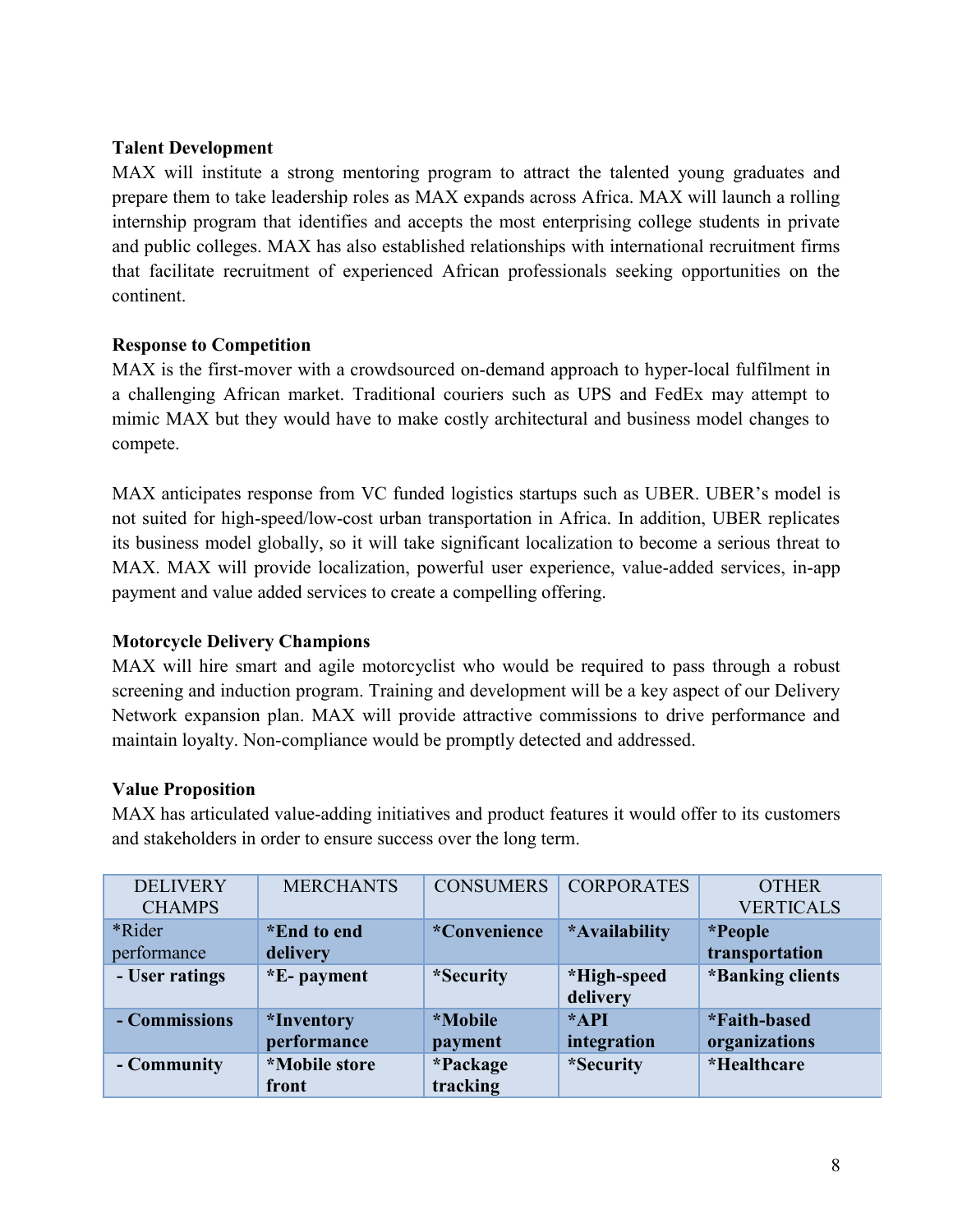| - Mobile app             | *Security                  | <i><b>*Loyalty</b></i><br>rewards | *Energy      |
|--------------------------|----------------------------|-----------------------------------|--------------|
| - E-payment              | *High-speed<br>delivery    |                                   | *Clean Water |
| - Operations<br>support  | *Analytics                 |                                   |              |
| - E-learning             | - Location<br>intelligence |                                   |              |
| - Referral<br>incentives | - Order patterns           |                                   |              |
| *Rider loyalty           | - Consumer<br>behavior     |                                   |              |
| - Career<br>progression  | - Inventory                |                                   |              |
| - Financial<br>inclusion | - Pricing                  |                                   |              |
| - Promotion<br>rewards   |                            |                                   |              |
| - Revenue<br>sharing     |                            |                                   |              |

#### **Conclusion**

As online platforms continue to break barriers amongst people and communities, it is increasingly possible for consumers to purchase goods and services and have them delivered to the doorstep. Smartphones and mobile devices are equally proliferating and coming pre-installed with eCommerce applications that deliver consumer experiences that past generations could only dream of.

As the concept of crowdsourcing matures across the globe, we are finding it much easier to solicit for manpower, goods and services at cheaper and radically affordable rates. We have observed that Africa's retail sector has tremendous growth potential and the internet presents a golden opportunity to unlock value and drive the inclusive growth agenda.

The case study of MAX exemplifies the power of online platforms and how they can lead to high productivity improvements and better utilization of underutilized assets. However, the inclusive growth opportunity in online retail will only be realized if the challenge of fulfilment is effectively addressed to level the playing field for small merchants to get involved. A recommended strategy will be to adopt crowdsourcing and on-demand platforms as a way to eliminate inefficiencies, provide access to speedy urban fulfilment for every business in the ecosystem.